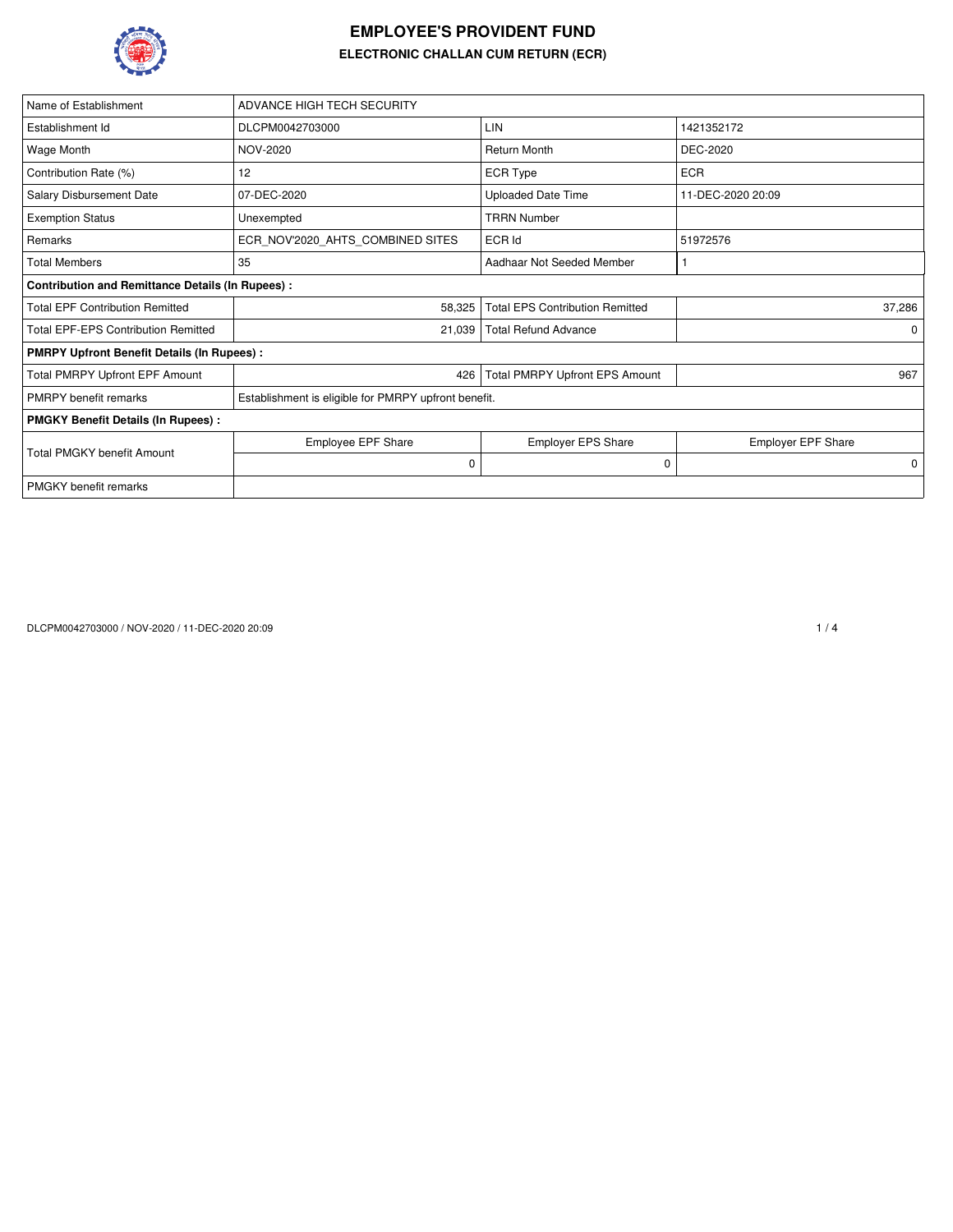| Member Details :- |  |
|-------------------|--|
|                   |  |

|                | Name as per      |                                       |                                          |        |            | Wages      |             |       | <b>Contribution Remitted</b> |           |                    |             | <b>PMRPY / PMGKY Benefit</b> |                |                 | Posting                          |
|----------------|------------------|---------------------------------------|------------------------------------------|--------|------------|------------|-------------|-------|------------------------------|-----------|--------------------|-------------|------------------------------|----------------|-----------------|----------------------------------|
| SI. No.        | <b>UAN</b>       | <b>ECR</b>                            | <b>UAN</b><br>Repository                 | Gross  | <b>EPF</b> | <b>EPS</b> | <b>EDLI</b> | EE.   | <b>EPS</b>                   | <b>ER</b> | <b>NCP</b><br>Days | Refunds     | Pension<br>Share             | ER PF<br>Share | <b>EE Share</b> | <b>Location of</b><br>the member |
| $\overline{1}$ | 100443156158     | <b>ANITA RANI</b>                     | <b>ANITA RANI</b>                        | 19,572 | 15,000     | 15,000     | 15,000      | 1,800 | 1,250                        | 550       | $\overline{4}$     | $\Omega$    |                              |                |                 | N.A.                             |
| $\overline{2}$ | 101627677047     | <b>BABLU</b>                          | <b>BABLU</b>                             | 15,725 | 14,423     | 14,423     | 14,423      | 1,731 | 1,201                        | 530       | $\overline{1}$     | $\mathbf 0$ |                              |                |                 | N.A.                             |
| 3              | 101392115767     | <b>BADRI</b><br>NARAYAN               | <b>BADRI</b><br>NARAYAN                  | 16,354 | 15,000     | $\Omega$   | 15,000      | 1,800 | $\mathbf 0$                  | 1,800     | $\mathbf 0$        | $\Omega$    |                              |                |                 | N.A.                             |
| $\overline{4}$ | 100688640637     | <b>DEEPA</b><br><b>KAUSHIK</b>        | <b>DEEPA</b><br><b>KAUSHIK</b>           | 19,572 | 15,000     | 15,000     | 15,000      | 1,800 | 1,250                        | 550       | $\overline{4}$     | $\mathbf 0$ |                              |                |                 | N.A.                             |
| 5              | 101414481750     | DHARMENDRA<br><b>SINGH</b>            | <b>DHARMENDR</b><br>A SINGH              | 18,223 | 18,223     | 15,000     | 15,000      | 2,187 | 1,250                        | 937       | $\mathbf 0$        | 0           | Others                       | Others         |                 | N.A.                             |
| 6              | 100443221578     | <b>DINESH SINGH</b><br><b>BARTWAL</b> | <b>DINESH</b><br>SINGH<br><b>BARTWAL</b> | 19,572 | 15,000     | 15,000     | 15,000      | 1.800 | 1.250                        | 550       | $\overline{4}$     | $\mathbf 0$ |                              |                |                 | N.A.                             |
| $\overline{7}$ | 100634486529     | Govind Singh                          | <b>GOVIND</b><br><b>SINGH</b>            | 12,369 | 9,524      | 9,524      | 9,524       | 1.143 | 793                          | 350       | $\mathbf{1}$       | $\mathbf 0$ |                              |                |                 | N.A.                             |
| 8              | 101521861688     | <b>HARPREET</b><br>KAUR               | <b>HARPREET</b><br>KAUR                  | 11,417 | 11,417     | 11,417     | 11,417      | 1.370 | 951                          | 419       | 6                  | 0           |                              |                |                 | N.A.                             |
| 9              | 101593919605     | <b>KIRAN LATA</b>                     | <b>KIRAN LATA</b>                        | 19,572 | 15,000     | 15,000     | 15,000      | 1.800 | 1,250                        | 550       | $\overline{4}$     | 0           |                              |                |                 | N.A.                             |
| 10             | 101627439715     | KULDEEP                               | <b>KULDEEP</b>                           | 16,354 | 15,000     | 15,000     | 15,000      | 1.800 | 1,250                        | 550       | $\mathbf 0$        | 0           |                              |                |                 | N.A.                             |
| 11             | 100442977259     | <b>MANISHA</b><br><b>KUMARI</b>       | <b>MANISHA</b><br><b>KUMARI</b>          | 19.572 | 15.000     | 15,000     | 15,000      | 1.800 | 1,250                        | 550       | $\overline{4}$     | $\Omega$    |                              |                |                 | N.A.                             |
| 12             | 10078873461<br>5 | <b>MUNIA DEVI</b>                     | <b>MUNIA DEVI</b>                        | 13,336 | 13,128     | 13,128     | 13,128      | 1.575 | 1.094                        | 481       | 22                 | 0           |                              |                |                 | N.A.                             |
| 13             | 100733416297     | Nandita Bisht                         | <b>NANDITA</b><br><b>BISHT</b>           | 6,279  | 6.279      | 6,279      | 6,279       | 753   | 523                          | 230       | 15                 | 0           |                              |                |                 | N.A.                             |
| 14             | 101191969194     | Mr. NEELKAMAL                         | NEELKAMAL                                | 17,653 | 17,653     | 15,000     | 15,000      | 2.118 | 1,250                        | 868       | $\mathbf 0$        | $\Omega$    |                              |                |                 | N.A.                             |
| 15             | 101145148302     | Mr. PRADEEP<br><b>KUMAR</b>           | PRADEEP<br><b>KUMAR</b>                  | 19,362 | 19,362     | 15,000     | 15,000      | 2,323 | 1,250                        | 1,073     | $\mathbf 0$        | $\mathbf 0$ |                              |                |                 | N.A.                             |
| 16             | 101145064590     | Mr. RAJENDRA<br><b>KUMAR</b>          | RAJENDRA<br><b>KUMAR</b>                 | 18.792 | 18.792     | 15,000     | 15,000      | 2,255 | 1,250                        | 1,005     | $\mathbf 0$        | $\mathbf 0$ |                              |                |                 | N.A.                             |
| 17             | 101627439704     | RAJESH MISHR/                         | <b>RAJESH</b><br><b>MISHRA</b>           | 16,354 | 15,000     | 15,000     | 15,000      | 1,800 | 1,250                        | 550       | $\mathbf 0$        | $\mathbf 0$ |                              |                |                 | N.A.                             |
| 18             | 101392483288     | RAJIV                                 | RAJIV                                    | 16,354 | 15,000     | 15,000     | 15,000      | 1,800 | 1,250                        | 550       | $\mathbf 0$        | $\mathbf 0$ |                              |                |                 | N.A.                             |
| 19             | 101551157371     | RAJU                                  | RAJU                                     | 12,111 | 12,111     | 12,111     | 12,111      | 1,453 | 1,009                        | 444       | 6                  | $\mathbf 0$ |                              |                |                 | N.A.                             |
| 20             | 100731334414     | <b>RAMAN SINGH</b>                    | RAMAN<br><b>SINGH</b>                    | 19,572 | 15,000     | 15,000     | 15,000      | 1,800 | 1,250                        | 550       | $\overline{4}$     | $\mathbf 0$ |                              |                |                 | N.A.                             |
| 21             | 101248938726     | RAMBACHAN                             | RAMBACHAN                                | 15,725 | 14,423     | 14,423     | 14,423      | 1,731 | 1,201                        | 530       | $\mathbf{1}$       | 0           |                              |                |                 | N.A.                             |

DLCPM0042703000 / NOV-2020 / 11-DEC-2020 20:09 2 / 4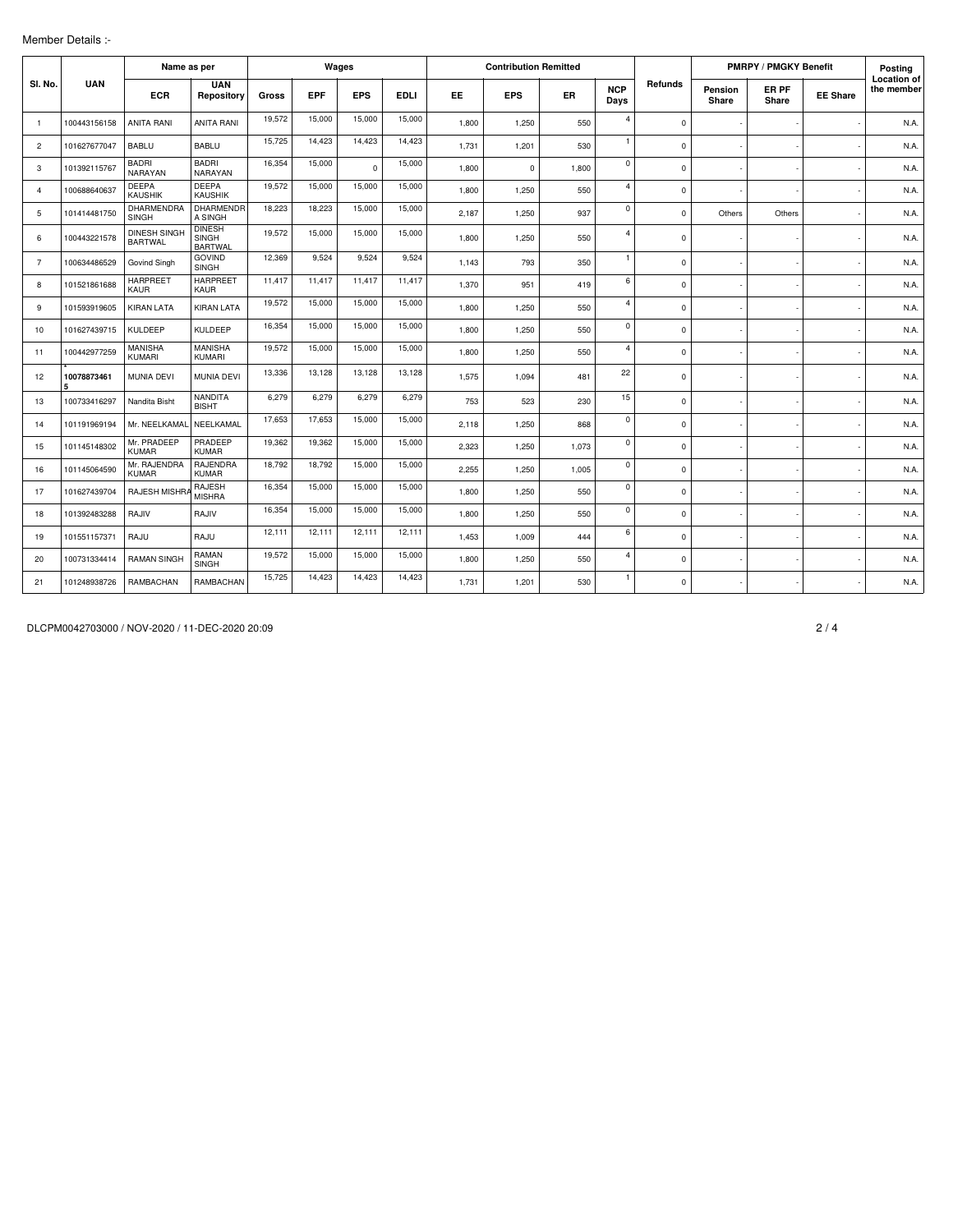|         |              | Name as per                              |                                          |        |            | Wages      |             |           | <b>Contribution Remitted</b> |       |                    |          | <b>PMRPY / PMGKY Benefit</b> | Posting        |                          |                                  |
|---------|--------------|------------------------------------------|------------------------------------------|--------|------------|------------|-------------|-----------|------------------------------|-------|--------------------|----------|------------------------------|----------------|--------------------------|----------------------------------|
| SI. No. | <b>UAN</b>   | <b>ECR</b>                               | <b>UAN</b><br>Repository                 | Gross  | <b>EPF</b> | <b>EPS</b> | <b>EDLI</b> | <b>EE</b> | <b>EPS</b>                   | ER    | <b>NCP</b><br>Days | Refunds  | Pension<br>Share             | ER PF<br>Share | <b>EE Share</b>          | <b>Location of</b><br>the member |
| 22      | 100734111344 | Mr. RAMESH<br><b>SINGH</b>               | <b>RAMESH</b><br><b>SINGH</b>            | 4.453  | 3.429      | 3,429      | 3,429       | 411       | 286                          | 125   | 17                 | $\Omega$ |                              |                |                          | N.A.                             |
| 23      | 100489873961 | <b>RANBIR CHAND</b>                      | RANBIR<br>CHAND                          | 12,197 | 11.989     | 11,989     | 11,989      | 1.439     | 999                          | 440   | 22                 | 0        |                              |                |                          | N.A.                             |
| 24      | 100978444668 | <b>RAVI PAWAR</b>                        | <b>RAVI PAWAR</b>                        | 16.354 | 15,000     | 15,000     | 15,000      | 1,800     | 1,250                        | 550   | $\mathbf 0$        | $\Omega$ |                              |                |                          | N.A.                             |
| 25      | 101308101152 | <b>REGU BHANU</b><br>CHANDER             | REGU<br>BHANU<br>CHANDER                 | 13,500 | 11.610     | 11,610     | 11,610      | 1,393     | 967                          | 426   |                    | $\Omega$ |                              |                |                          | N.A.                             |
| 26      | 100732349073 | Rekha Kumari                             | <b>REKHA</b><br><b>KUMARI</b>            | 5,708  | 5,708      | 5,708      | 5,708       | 685       | 475                          | 210   | 16                 | 0        |                              |                |                          | N.A.                             |
| 27      | 101444482912 | <b>RUBY</b>                              | <b>RUBY</b>                              | 16,354 | 15,000     | 15,000     | 15,000      | 1.800     | 1.250                        | 550   | $\mathbf 0$        | $\Omega$ |                              |                |                          | N.A.                             |
| 28      | 101636471897 | SOHAN KUMAR<br>SARASWAT                  | SOHAN<br><b>KUMAR</b>                    | 16.354 | 15,000     | 15,000     | 15,000      | 1.800     | 1,250                        | 550   | $\mathbf 0$        | 0        |                              |                |                          | N.A.                             |
| 29      | 100671523126 | Sunil Yadav                              | <b>SUNIL</b><br>YADAV                    | 14.842 | 14.842     | 14,842     | 14,842      | 1.781     | 1,236                        | 545   | $\Omega$           | $\Omega$ |                              |                |                          | N.A.                             |
| 30      | 101414945392 | <b>SURAJ BHAN</b>                        | SURAJ BHAN                               | 16.354 | 15.000     | 15,000     | 15,000      | 1,800     | 1,250                        | 550   | $\mathbf 0$        | 0        |                              |                | $\overline{\phantom{a}}$ | N.A.                             |
| 31      | 101428282330 | <b>VIKAS</b><br>JANARDAN<br><b>KADAM</b> | <b>VIKAS</b><br>JANARDAN<br><b>KADAM</b> | 13,500 | 11.610     | 11,610     | 11,610      | 1,393     | 967                          | 426   | -1                 | 0        | PMRPY                        | PMRPY          |                          | N.A.                             |
| 32      | 100055827110 | <b>VIKASH KUMAR</b>                      | <b>VIKASH</b><br><b>KUMAR</b>            | 24,725 | 24,517     | 15,000     | 15,000      | 2.942     | 1,250                        | 1,692 | 22                 | $\Omega$ |                              |                |                          | N.A.                             |
| 33      | 101174476050 | <b>VINOD</b>                             | <b>VINOD</b>                             | 12,111 | 12.111     | 12,111     | 12,111      | 1.453     | 1.009                        | 444   | 6                  | 0        |                              |                |                          | N.A.                             |
| 34      | 100600461526 | <b>VISHAL</b>                            | <b>VISHAL</b>                            | 19,572 | 15,000     | 15,000     | 15,000      | 1.800     | 1,250                        | 550   | $\overline{4}$     | 0        |                              |                | $\overline{\phantom{a}}$ | N.A.                             |
| 35      | 101186440574 | <b>VISRAM</b><br><b>MISHRA</b>           | <b>VISRAM</b><br><b>MISHRA</b>           | 12,864 | 9,905      | 9,905      | 9,905       | 1.189     | 825                          | 364   | $\mathbf 0$        | $\Omega$ |                              |                |                          | N.A.                             |

DLCPM0042703000 / NOV-2020 / 11-DEC-2020 20:09 3 / 4